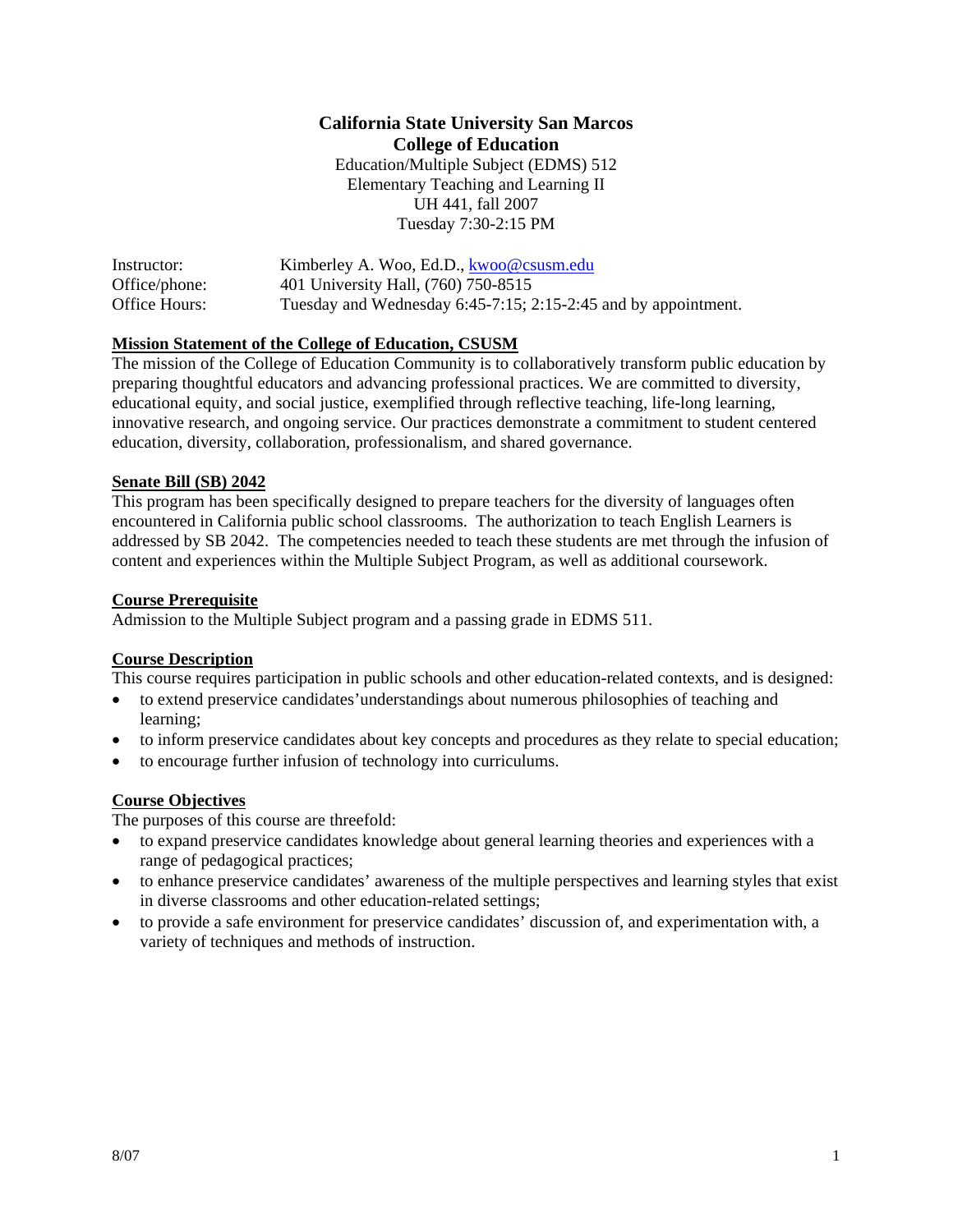#### **Required Text**

- **RETRIEVE ON-LINE, CSUSM eReserves (http://library.csusm.edu/finding/reserves**) (password=paste) under EDMS 511/512 "Mc Daniel" Grant, C. & Gillette, M. D. (2006). *Learning to teach everyone's children: Equity, empowerment, and education that is multicultural.* Belmont, CA: Thomson Higher Education **(chapters 3, 4, 5, and 12).**
- Turnbull, A. & Turnbull, R. (2007/2004). *Exceptional lives: Special education in today's schools*. Upper Sadlle River, NJ: Pearson.
- Villa, R., & Thousand, J. (2002). *Creating an inclusive school.* Alexandria, VA: ASCD**.**
- Wong, H.K. & Wong, R.T. (1998). *The first days of school: How to be an effective teacher.* Mountain View, CA: Harry K. Wong.
- **RETRIEVE ON-LINE (http://cnet.iste.org/)**

International society for technology education. (2000). *National educational technology standards for students: Connecting curriculum and technology.* Washington, DC: U.S. Department of Education.

#### **Students with Disabilities Requiring Reasonable Accommodations**

Students with disabilities who require reasonable accommodations must be approved for services by providing appropriate and recent documentation to the Office of Disabled Student Services (DSS). This office is located in Craven Hall 5205, and can be contacted by telephone at (760) 750-4905 or (760) 750- 4909 (TDD users). Students authorized by DSS to receive reasonable accommodations should meet with their instructor during office hours or, in order to ensure confidentiality, in a more private setting.

#### **CSUSM Academic Honesty Policy**

"Students will be expected to adhere to standards of academic honesty and integrity, as outlined in the Student Academic Honesty Policy. All written work and oral presentations assignments must be original work. All ideas/materials that are borrowed from other courses must have appropriate references to original sources. Any quoted material should give credit to the source and be punctuated with quotation marks.

Students are responsible for honest completion of their work including examinations. There will be no tolerance for infractions. If you believe there has been an infraction by someone in the class, please bring it to the instructor's attention. The instructor reserves the right to discipline any student for academic dishonesty in accordance with the general rules and regulations of the university Disciplinary action may include the lowering of grades and/or the assignment of a failing grade for an exam, assignment, or the class as a whole."

Incidents of Academic Dishonesty will be reported to the Dean of Students. Sanctions at the University level may include suspension or expulsion from the University.

#### **Plagiarism**

As an educator, it is expected that each student will do his/her own work, and contribute equally to group projects and processes. Plagiarism or cheating is unacceptable under any circumnastnaces. If you are in doubt about whether your work is paraphrased or plagiarized see the Plagiarism Prevention for Students website **http://library.csusm.edu/plagiarism/index/html**. If there are questions about academic honesty, please consult the University catalog.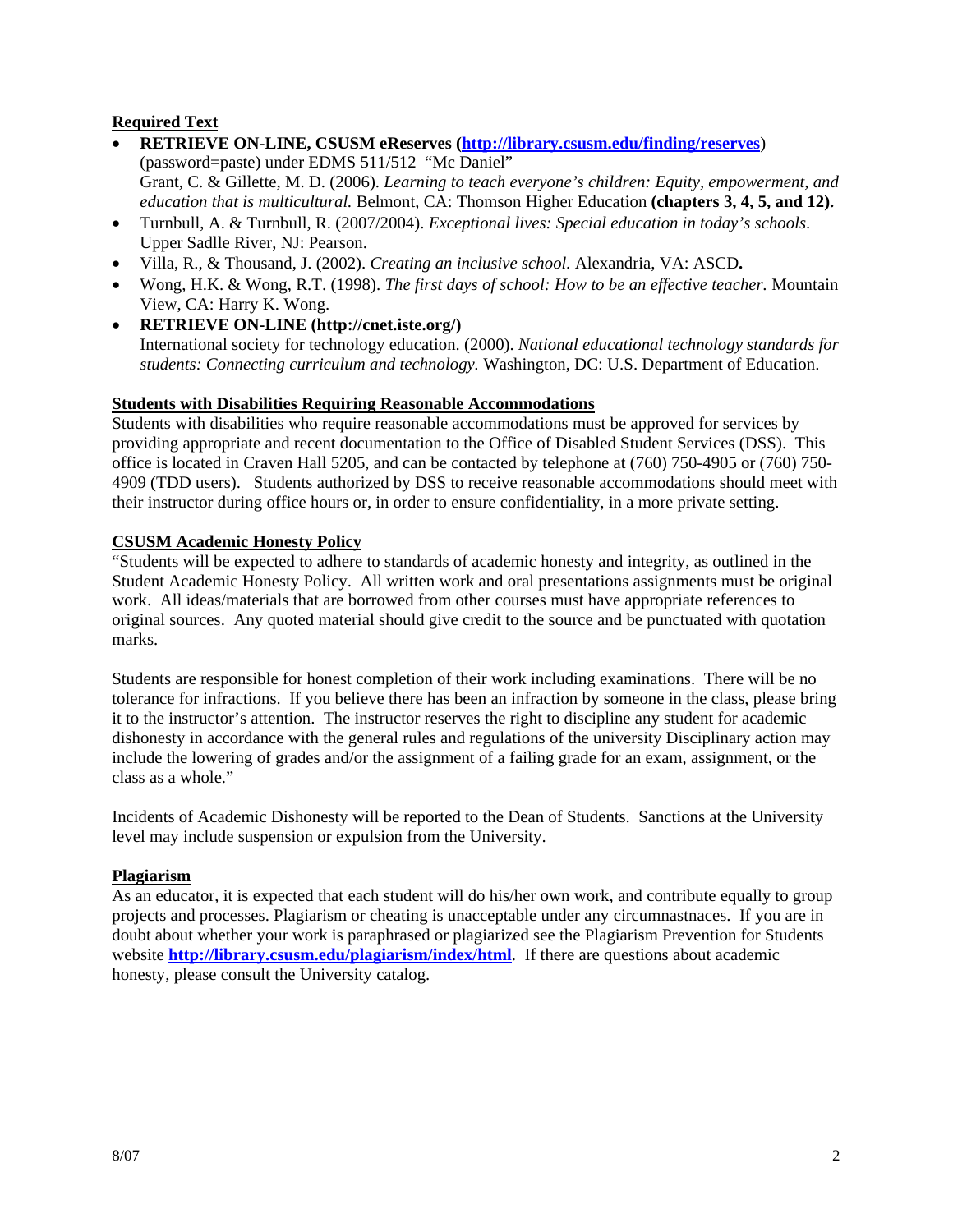#### **Grading Policy**

All students will come prepared to class; readings and homework assignments are listed on the dates on which they are due. Final grades for the course will be calculated according to the following total scores:

| 94-100%=A       | $77-79\% = C +$ | $60-63\% = D$   |
|-----------------|-----------------|-----------------|
| $90-93\% = A$   | $74 - 76\% = C$ | Below 60% $=$ F |
| $87-89\% = B +$ | $70-73\% = C$   |                 |
| $84 - 86\% = B$ | $67-69\% = D+$  |                 |
| $80 - 83\% = B$ | $64-66\% = D$   |                 |

All required work is expected to be on time. One grade level will be deducted for each class meeting for which it is late (e.g., an "A" assignment that is submitted one class session late will be marked down to an A-). Unless prior instructor approval is secured, assignments will not be accepted three class sessions after which they are due. Life and death situations will be handled on a case-by-case basis, as determined by the instructor.

It is expected that students will proofread and edit their assignments prior to submission. Students will ensure that the text is error-free (grammar, spelling), and ideas are logically and concisely presented. Refer to American Psychological Association (APA) manual, 5<sup>th</sup> edition, for guidance. Neglecting to do the above will impact the instructor's ability to read and understand the text; the assignment's grade will be negatively affected as a result of this oversight.

Grading will also include a component of "professional demeanor." Students will conduct themselves in ways that are generally expected of those who are entering the education profession. This includes but is not limited to:

- On-time arrival to all class sessions;
- Advance preparation of readings and timely submission of assignments;
- Respectful participation in all settings (e.g., whole group, small group, in/outside of class);
- Carefully considered, culturally aware approaches to solution-finding.

#### **Writing**

In keeping with the All-University Writing Requirement, all 3 unit courses must have a writing component of at least 2,500 words (approximately 10 pages) which can be administered in the following assignments:

| Preliminary rubrics                     | $(1$ page)          | (5%)                                           |
|-----------------------------------------|---------------------|------------------------------------------------|
| Philosophy of Education statement       | $(2-3$ pages)       | $(10\%)$                                       |
|                                         |                     | (5%)                                           |
| TPE responses 10 and 14                 | $(2 \text{ pages})$ | $(10\%)$                                       |
| IEP reflection (in class)               | $(1$ page)          | $(10\%)$                                       |
| Feedback to three peers' portfolios     | $(2-3$ pages)       | (15%)                                          |
| 10/16 Feedback to group teaching videos | $(1$ page)          | $(20\%)$                                       |
|                                         |                     | Write-up of "free" community resource (1 page) |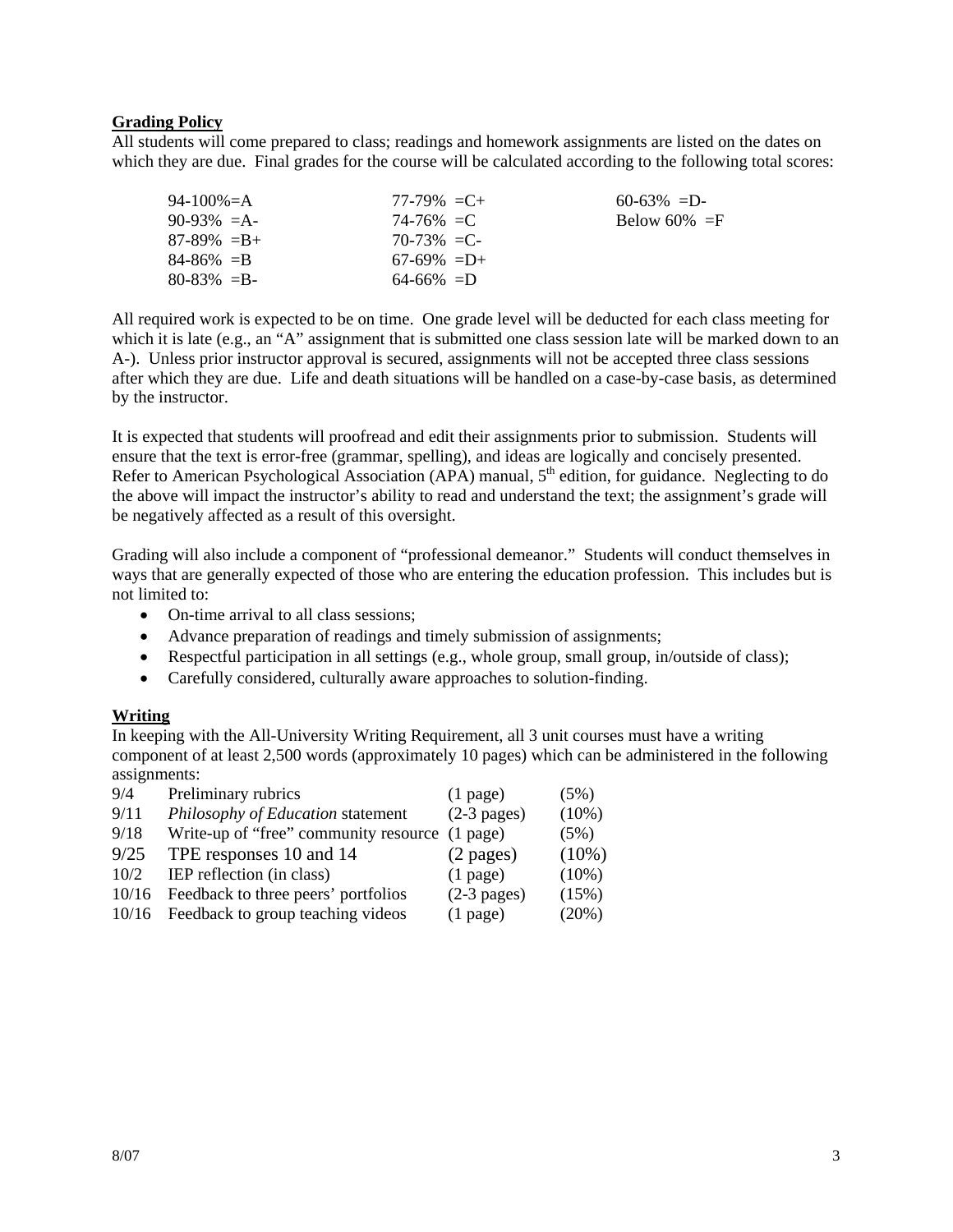#### **Student Learning Outcomes**

The course objectives, assignments, and assessments have been aligned with the CTC standards for the Multiple Subject Credential. This course is designed to help teachers seeking a teaching credential to develop the skills, knowledge, and attitudes necessary to assist schools and district in implementing effective programs for all students. The successful candidate will be able to merge theory and practice in order to realize a comprehensive and extensive educational program for all students. You will be required to formally address the following TPEs in this course:

#### **TPE 6D - Special Education (double-check to make sure this was completed in EDMS 511)**

- o Articulates rationale for inclusive education for all students
- o Understands and applies principles of universal design to differentiate instruction
- o Develops modifications and adaptations in curriculum assessment and instruction for students with special needs
- o Understands of roles and responsibilities as members of SST & IEP Teams
- o Collaborates with others to plan, teach and assess students with special characteristics

#### **TPE 9 - Instructional Planning (double-check to make sure this was completed in EDMS 511)**

- o Consistently establishes short and long term goals
- o Develops sequences of instruction and connects the learning to the students' prior knowledge and student backgrounds, needs and abilities.
- o Selects strategies/activities/materials/resources that are appropriate for the students in that classroom

#### **TPE 10 - Instructional Time**

- o Appropriately allocates instructional time to maximize student achievement
- o Effectively and efficiently maximizes instructional time through management based on reflection and consultation
- o Adjusts the use of instruction time to optimize learning opportunities

#### **TPE 14 - Educational Technology**

- o Maximizes use of instructional technology reflecting all six of the ISTE National Educational Technology Standards for Teachers. See **www.iste.org**
- o Appropriately applies technology in instructional setting to maximize student achievement
- o Adjusts the use of technology to resources available to optimize learning opportunities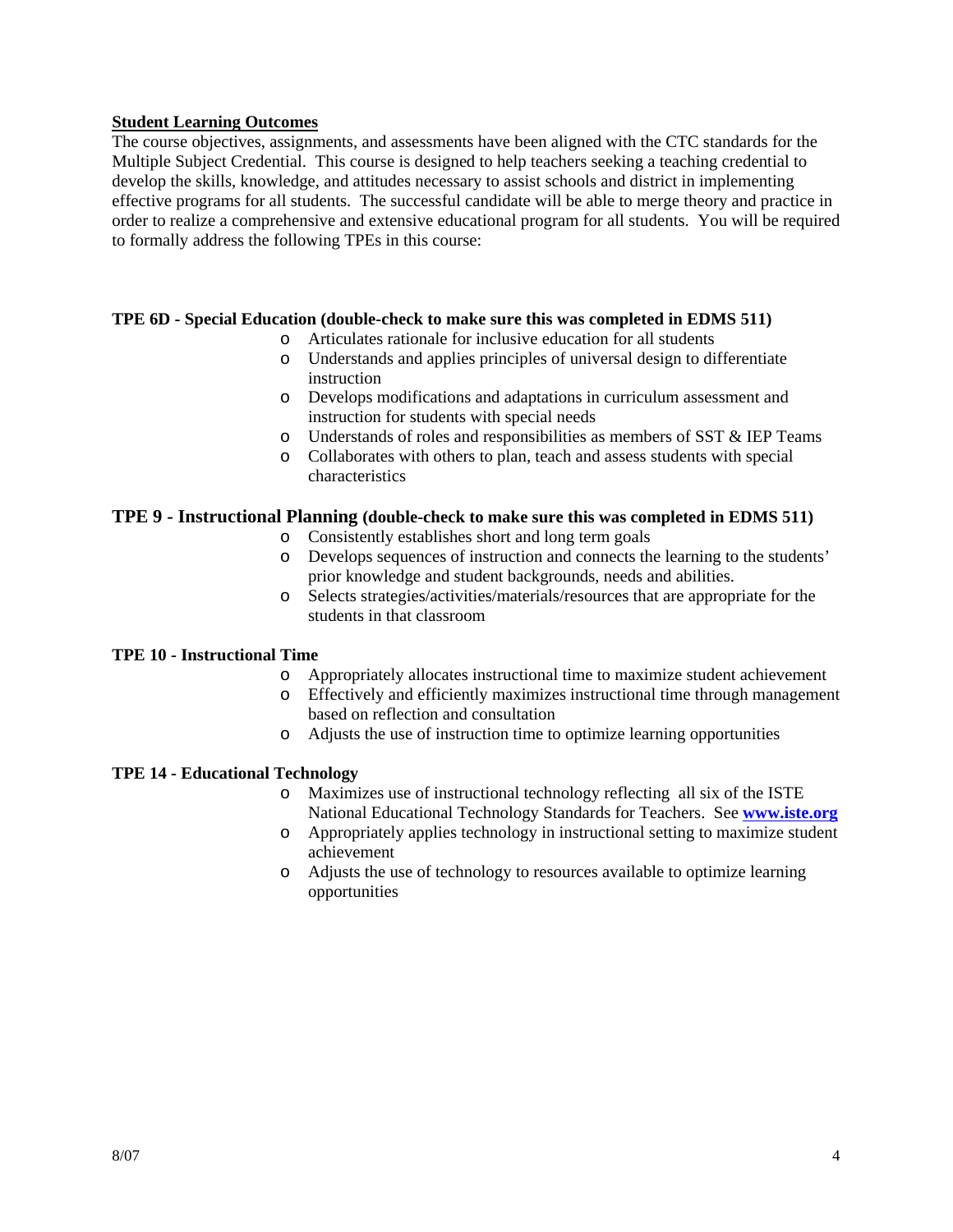| August 28   | Introduction to course, "Teacher as a professional"                                                                                                                                                                                                                                |  |  |
|-------------|------------------------------------------------------------------------------------------------------------------------------------------------------------------------------------------------------------------------------------------------------------------------------------|--|--|
|             | Review course themes.                                                                                                                                                                                                                                                              |  |  |
|             | Review syllabus and course expectations.<br>$\bullet$                                                                                                                                                                                                                              |  |  |
|             | Review elements of a lesson plan.<br>$\bullet$                                                                                                                                                                                                                                     |  |  |
|             | "I am a teacher" poem.<br>$\bullet$                                                                                                                                                                                                                                                |  |  |
|             | Debrief the "I am a teacher" poem experience.<br>٠                                                                                                                                                                                                                                 |  |  |
|             | Discuss elements of a portfolio (e.g., introduction, resume, philosophy of ed.,<br>$\bullet$<br>3-5 day unit, letters of rec., scholarly work, table of contents, student teacher<br>supervisor feedback).<br>Special request—TPE 6 A or B, and 13. Request feedback from Quiocho. |  |  |
|             | Discuss assessment. Show rubistar as an example.<br>$\bullet$                                                                                                                                                                                                                      |  |  |
|             | Get into teams to create assessments for: hard copy portfolio, and<br>final 30 minute teaching presentations including a 3-5 minute video (class<br>consensus mandatory).<br>Select teaching and video groups.<br>$\bullet$                                                        |  |  |
|             | Turnbull and Turnbull, chapter 2.<br>$\ast$                                                                                                                                                                                                                                        |  |  |
|             |                                                                                                                                                                                                                                                                                    |  |  |
| September 4 | "Teacher as a professional: Ethics and law"                                                                                                                                                                                                                                        |  |  |
|             | Work on resumes in small groups.                                                                                                                                                                                                                                                   |  |  |
|             | Work on <i>Philosophy of Education</i> statements in small groups.<br>٠                                                                                                                                                                                                            |  |  |
|             | Code of ethics activity.<br>$\bullet$                                                                                                                                                                                                                                              |  |  |
|             | Ethics and laws, particularly Special Ed.-related<br>$\bullet$                                                                                                                                                                                                                     |  |  |
|             | Remind students of teacher's responsibility in cases of (suspected) child<br>$\bullet$<br>abuse.                                                                                                                                                                                   |  |  |
|             | "Structures and procedures: Collaboration and communication"                                                                                                                                                                                                                       |  |  |
|             | Discuss ways schools can encourage parent/guardian/ "family," and<br>community involvement.                                                                                                                                                                                        |  |  |
|             | Have students think about ways they can establish "regular" communication<br>$\bullet$<br>with home (e.g., class newsletter).                                                                                                                                                      |  |  |
|             | Remember the importance of cultural sensitivity.<br>$\bullet$                                                                                                                                                                                                                      |  |  |
|             | Present format for free community resource.                                                                                                                                                                                                                                        |  |  |
|             | Bring four copies of current resume to class.<br>$\ast$                                                                                                                                                                                                                            |  |  |
|             | Bring four copies of Philosophy of Education to class.<br>∗                                                                                                                                                                                                                        |  |  |
|             | Bring 28 copies of preliminary rubrics to class. Prepare 10 minute<br>∗                                                                                                                                                                                                            |  |  |
|             | presentation, and be ready for 5 minutes of questions/answers.                                                                                                                                                                                                                     |  |  |
|             | Bring a copy of school and/or district policies regarding<br>∗<br>teachers' professional responsibilities/expectations to the next                                                                                                                                                 |  |  |
|             | class (if available, may have to check district web site)<br>Turnbull and Turnbull, chapter 3.                                                                                                                                                                                     |  |  |
|             |                                                                                                                                                                                                                                                                                    |  |  |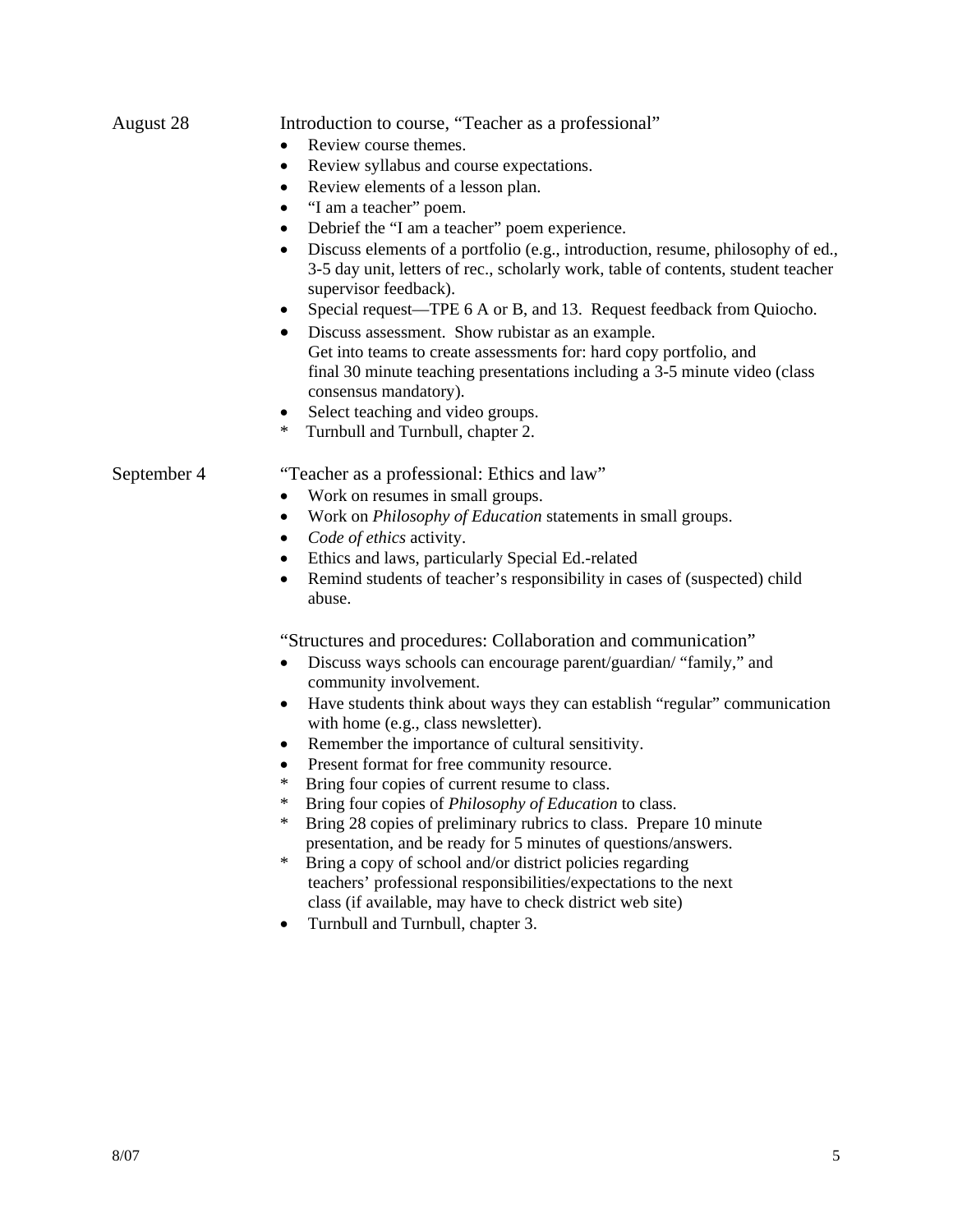| September 11 | "Structures and procedures: Review of technology knowledge and skills                       |
|--------------|---------------------------------------------------------------------------------------------|
|              | Whole class in a computer lab, no organized group snacks.                                   |
|              | Meet with Integrated technology folks—prepare for 3-5 minute video.<br>$\bullet$            |
|              | Review video-related skills (taught in EDUC 422).<br>$\bullet$                              |
|              | Review Taskstream skills, format and draft a response to 10 and 14 if there is<br>$\bullet$ |
|              | time (reminder Quiocho 6A or B, and 13)                                                     |
|              | Questions and answers.<br>$\bullet$                                                         |
|              | Re-create/bring Disabilities characteristics matrix -if needed/lost<br>$\bullet$            |
|              | Bring a few working drafts of TPE reflections to practice during<br>$\ast$                  |
|              | review of Taskstream technology skills.                                                     |
|              | ∗<br>Turn in Philosophy of Education statement.                                             |
|              | $\ast$<br>Bring 28 copies and present draft of group rubrics (portfolios,                   |
|              | video teaching).                                                                            |
|              | $\ast$<br>Villa/Thousand, chapters 5.                                                       |
| September 18 | "Structures and procedures: Communication and collaboration"                                |
|              | Get feedback to in-progress portfolios from three peers.                                    |
|              | Debrief and questions from the group.                                                       |
|              | "Reflective practice: Social commitment and awareness"                                      |
|              | Invite students to think about their responsibilities as teachers beyond the                |
|              | four walls of the classroom.                                                                |
|              | Show Eye in the storm (part II) video.                                                      |
|              | Ask students to share one positive thing they learned from enlisting the help<br>∗          |
|              | of the community.                                                                           |
|              | * Bring working drafts of portfolios to class.                                              |
|              | * Submit one "free" community resource.                                                     |
|              | * Turnbull and Turnbull, chapter 4                                                          |
| September 25 | "Reflective practice: Teacher as inquirer, infusing technology"                             |
|              | Class in a computer lab.                                                                    |
|              | Introduce Digital Edge exhibits—review for elements of accomplished<br>$\bullet$            |
|              | teaching and appropriate use of technology.                                                 |
|              | Explore one exhibit as a whole group.<br>$\bullet$                                          |
|              | Have students examine one or more other exhibits in small groups.                           |
|              | "Differentiated design"                                                                     |
|              | Review key aspects of SST.                                                                  |
|              | Review history and legislation that determines IEP procedures.<br>٠                         |
|              | Review key aspects common among all IEPs.<br>٠                                              |
|              | Bring SST handout from EDMS 511.<br>∗                                                       |
|              | Review Choate, Chapter 1, "Teaching all the students; A mandate for<br>∗                    |
|              | educators."                                                                                 |
|              | * Submit TPEs 10 and 14 by 5 PM.                                                            |
|              | $*$ $V^{11}_{\alpha}$ Thousand Chapter 7                                                    |

Villa/Thousand Chapter 7.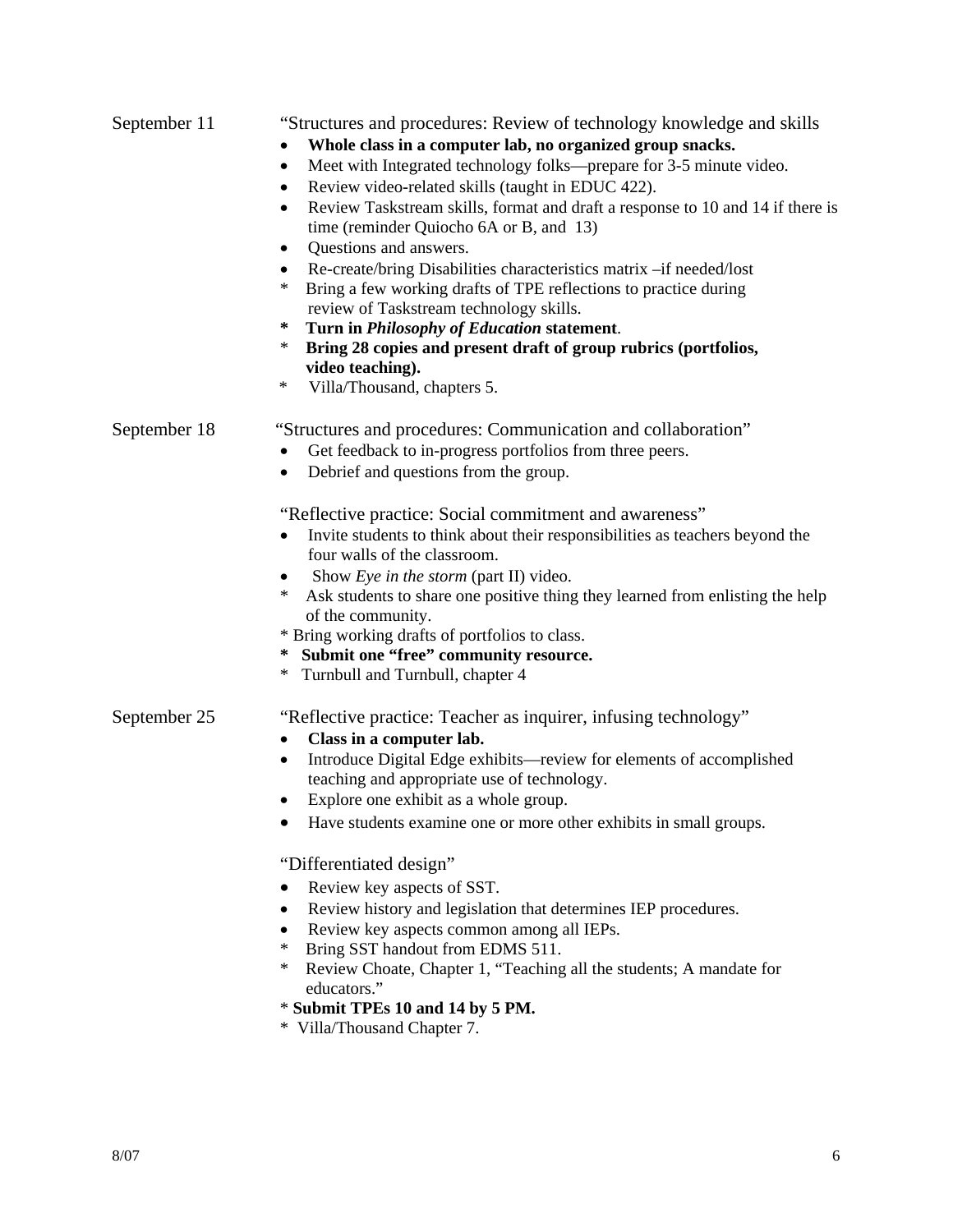#### October 2 "Differentiated design, cont. IEP"

- Show IEP video.
- Explain importance of documentation.
- In small groups, research IEP forms from different states small groups, present in class.
- Working on IEP response in class.
- **\* IEP reflection (2-3 pages)**

 **1.** With either a student from student teaching spring 2006 or one from observation fall 2006, use a pseudonym to describe concerns/issues you may have about the student. Assume at least two SSTs have been tried within the past year and that now an IEP is being implemented.

 **2.** Please list and describe at least three strategies you are going to try/request to be implemented.

 **3**. Please include a short-term assessment deadline, and the person(s) who will be responsible for ensuring each aspect of the IEP is implemented.

"Differentiated design: Long-range planning"

- Think about year-long plans.
- Work in small groups to begin thinking about creating a year-long, gradelevel curriculum. Refer to state or district grade-level standards when designing this draft.
	- o SDAIE/ELs
	- o GATE
	- o Students with special education needs
	- o Overall logic and flow of plan
	- o Realistic in scope.
- \* Distribute *Free Resources* book in class.
- \* Bring a copy of state, one content area's grade-level standards (cde.gov).
- \* Bring a copy of year-long school or district calendar to class.
- \* Bring "Disabilities Characteristics Matrix" from EDMS 511.
- \* Villa, Thousand, Chapter 6.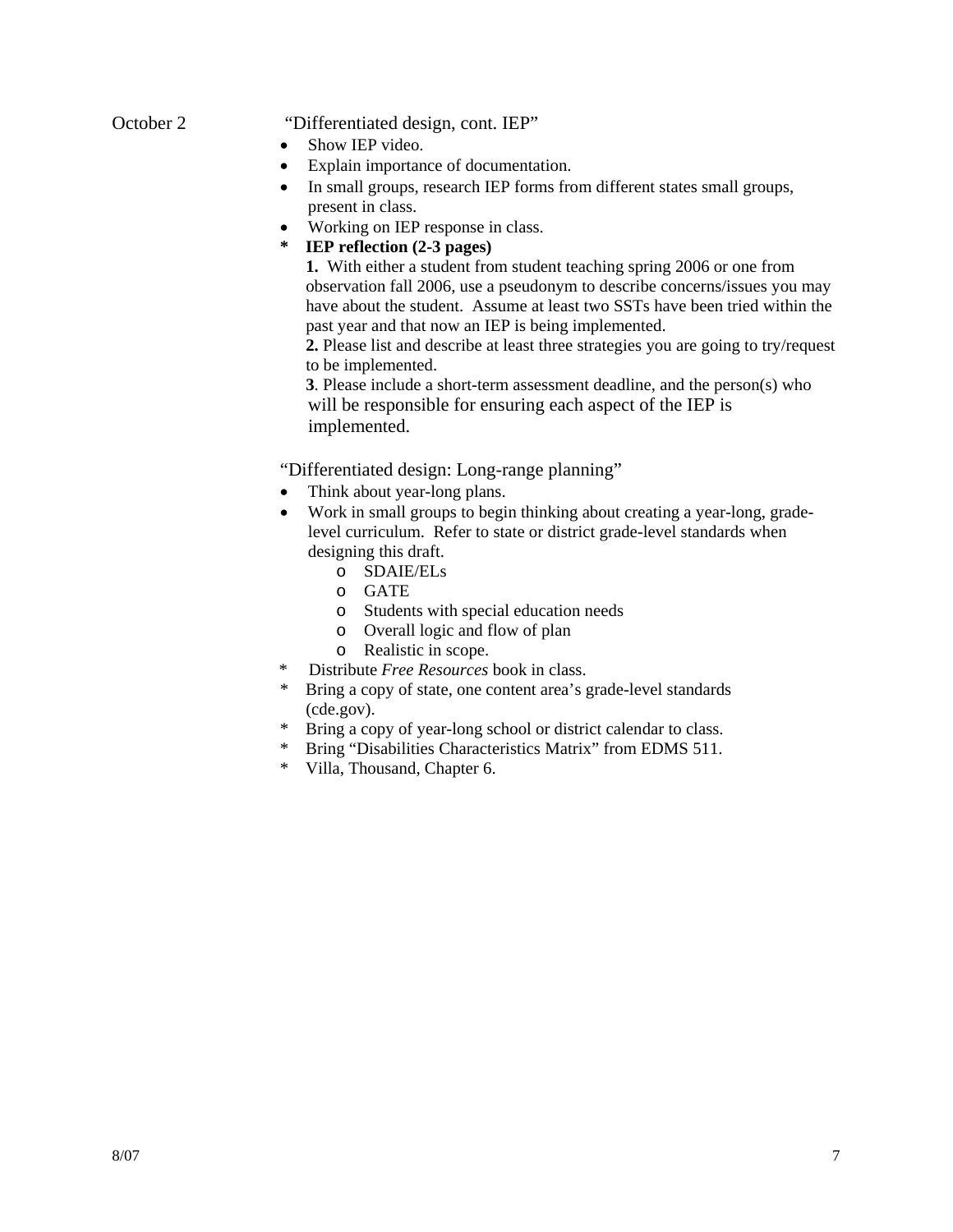#### October 9 "Structures and procedures/Teacher as a professional, life after the credential"

- **Class in the library.**
- Present key points from other MA programs (e.g., local, state, national, international, virtual).
- Become familiar with professional journals.
- Become familiar with conferences and other professional development opportunities.
- Guest speaker Lyle Hartman, BTSA Director, North coastal area.
- http://www.csusm.edu (review descriptions of various Master's programs).

"Reflective practice: Standards"

• Examine National Standards (accomplished teachers), California State Standards (grade and content),

ISTE Standards (technology competency).

- BTSA guest speaker.
- **\*** http://www.nbpts.org
- \* http://www.cde.ca.gov/standards
- \* http://www.btsa.ca.gov

\*Wong, unit E.

### October 16 "Ways of knowing" Social commitment and awareness"

- Feedback to portfolios of three peers.
- Film Festival
	- o Get in the spirit!
	- o Create and present a 30 minute lesson that highlights assigned reading (included is a 3-5 minute video that your group produced).
- Wrap up, course evaluations.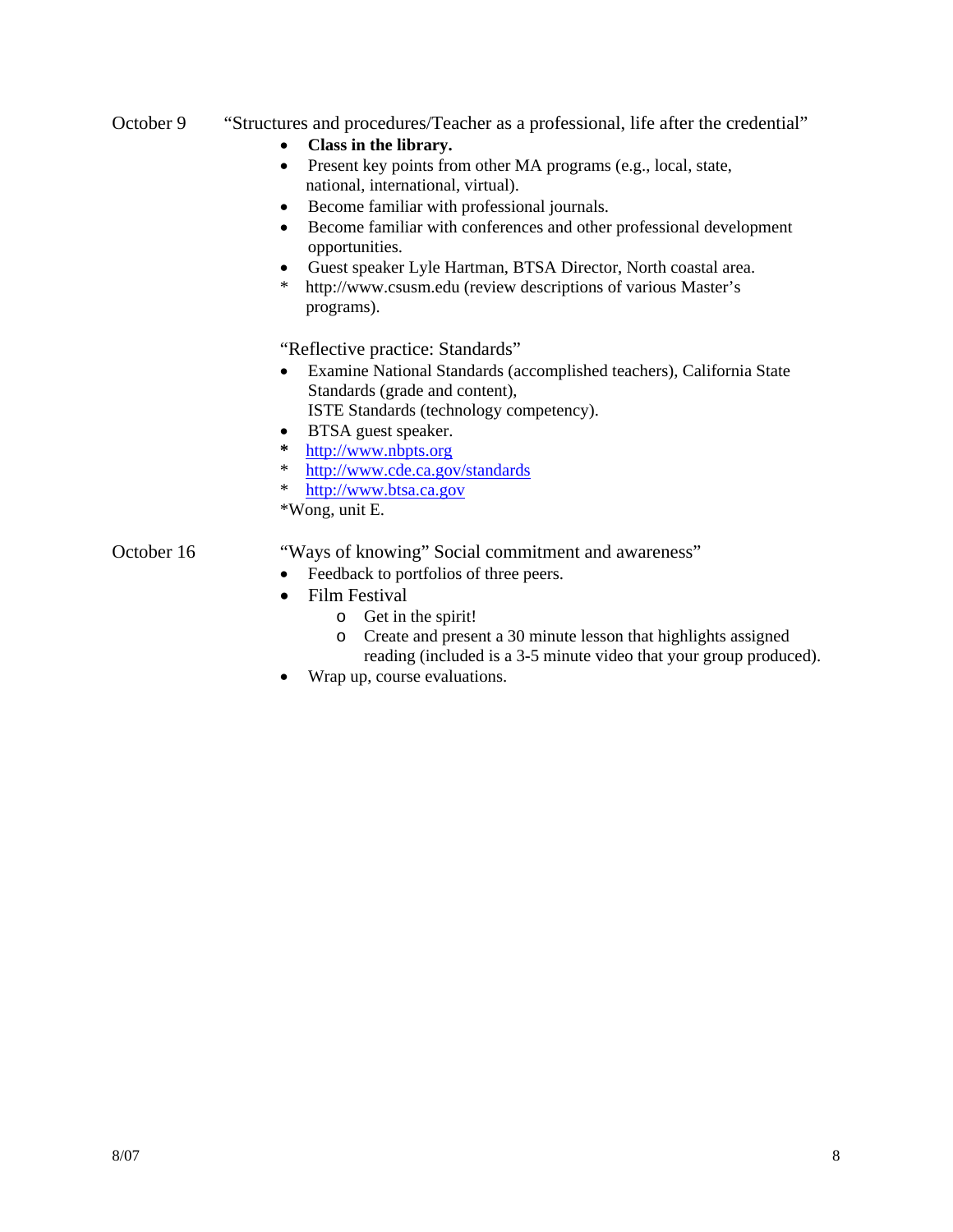|              | (student's name/signature and date)                                            | (home telephone/cell phone) |
|--------------|--------------------------------------------------------------------------------|-----------------------------|
|              | <b>Attendance/participation (16%)</b><br><b>Notes</b>                          |                             |
| 8/28         | $\frac{1}{\text{min}}$ (am) $\frac{1}{\text{min}}$ (pm) $\frac{1}{\text{min}}$ |                             |
| 9/4          | $\frac{1}{\text{cm}}$                                                          |                             |
| 9/11         | $\frac{1}{\text{tan}}$                                                         |                             |
| 9/18         | $\frac{1}{2}$ (pm)<br>(am)                                                     |                             |
| 9/25         | $\frac{1}{2}$ (pm)<br>$\frac{1}{\text{cm}}$ (am)                               |                             |
| 10/2         | $\frac{1}{2}$ (am)                                                             |                             |
| 10/9         | $\text{(am)}$ $\qquad \qquad \text{(pm)}$                                      |                             |
| 10/16        | $\text{(am)}$ (pm)                                                             |                             |
|              | <b>Professional Demeanor (9%)</b>                                              | $(9\%)$                     |
|              | Individual assignments (35%)                                                   |                             |
| 9/11         | Philosophy of Education statement                                              | $(10\%)$                    |
| 9/18         | Write-up of "free" community resource                                          | (5%)                        |
| 9/25         | TPE responses 10 and 14                                                        | $(10\%)$                    |
| 10/2         | IEP reflection (in class)                                                      | $(10\%)$                    |
|              | Group assignment (40%)                                                         |                             |
| 9/4          | Preliminary rubrics for assignments                                            | (5%)                        |
| 10/16        | Three peers' feedback to hardcopy portfolio                                    |                             |
|              |                                                                                | (15%)                       |
| 10/16        | 30 minute group teaching and 3-5 minute video                                  | (20%)                       |
| <b>Total</b> |                                                                                | $(100\%)$                   |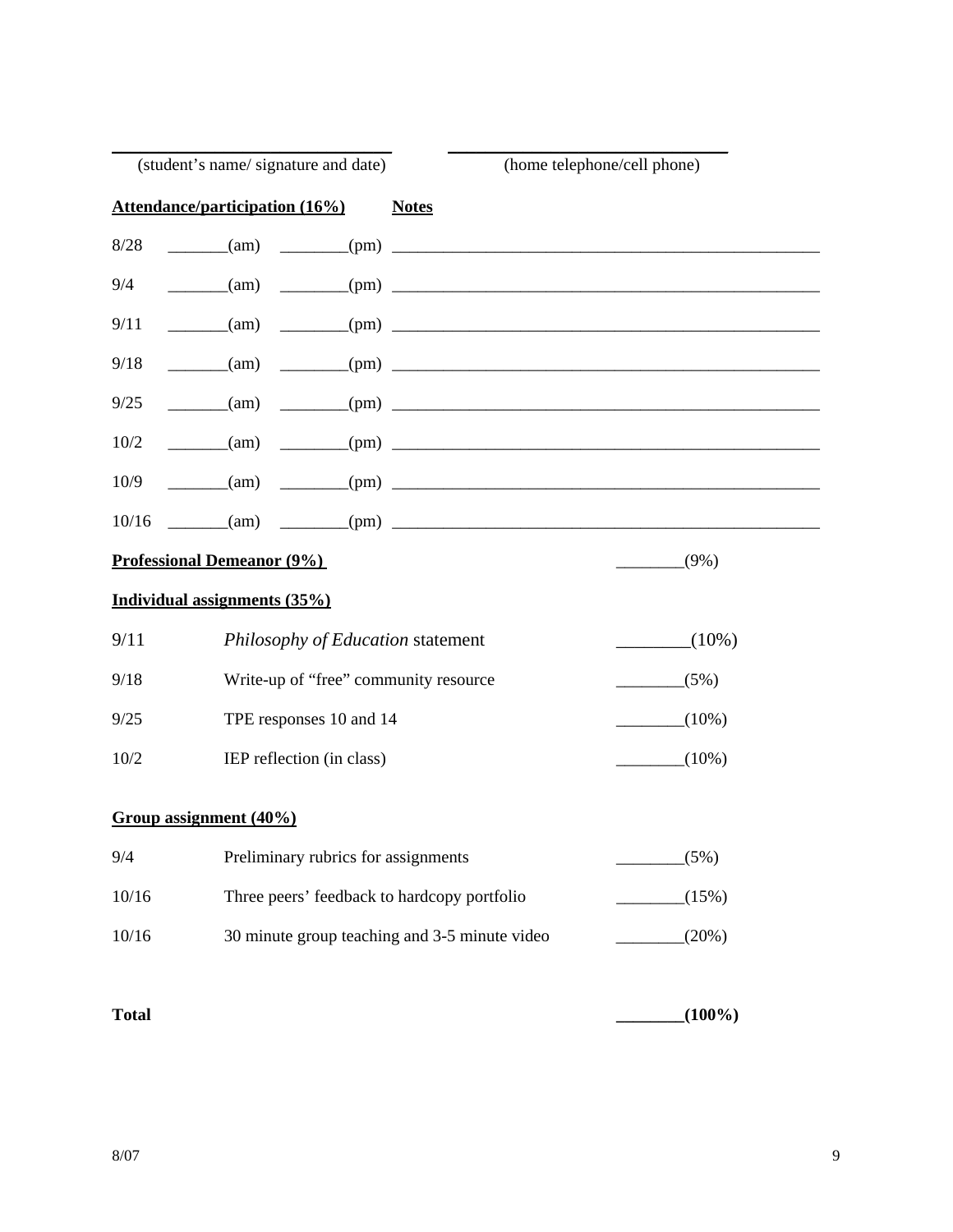#### **EDMS 512 GROUPS**

# Small group assessment rubrics<br>1. Hard copy portfolio (15%)

- $*$   $*$  $*$   $*$
- $*$   $*$
- $*$   $*$
- 
- $*$   $*$
- $*$   $*$
- $*$   $*$

# **1. Hard copy portfolio (15%) 2. Final group 30 minute lesson with**

#### **3-5minute video (20%)**

- 
- 
- 
- 
- 
- 
- 
- 

- $*$   $*$
- $*$   $*$
- $*$   $*$
- $*$   $*$
- $*$   $*$
- $*$   $*$
- $*$   $*$

#### Peer teaching and video presentations

Turnbull and Turnbull, chapter 3

Turnbull and Turnbull, chapter 4

Villa/Thousand, chapter 6

Villa/Thousand, chapter 7

#### Wong, Unit E

# **3. Hard copy portfolio (15%) 4. Final group 30 minute lesson with**

#### **3-5minute video (20%)**

- 
- 
- 
- 
- 
- 
-